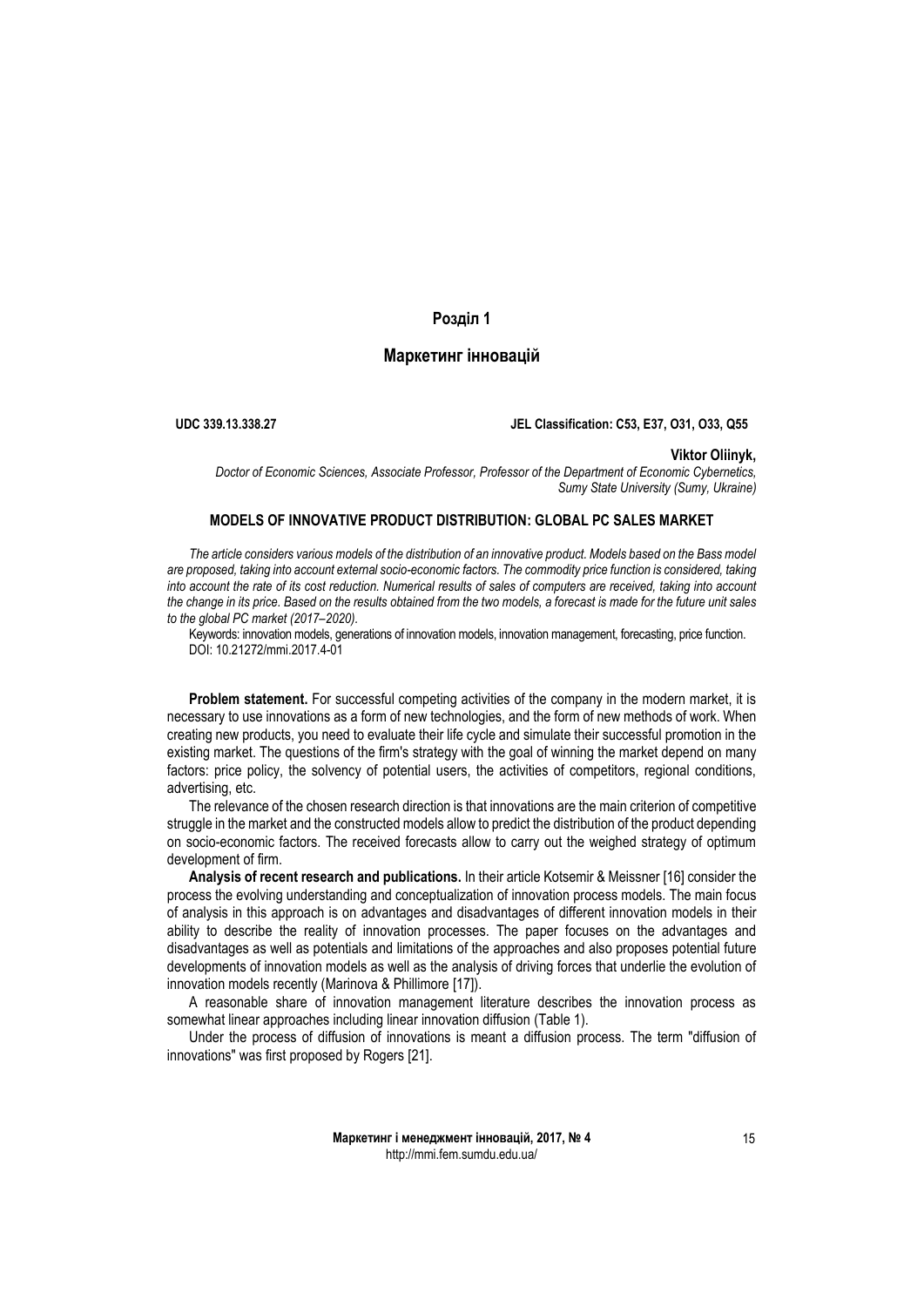| Generation                              | Period                             | Authors of fundamental ideas                | Innovation model   | Essence of the model                                                                     |
|-----------------------------------------|------------------------------------|---------------------------------------------|--------------------|------------------------------------------------------------------------------------------|
|                                         | 1950-s - late 1960-s               |                                             | Tehnology push     | Linear process                                                                           |
| $\mathfrak{p}$                          | Late1960-s first half<br>of 1970-s | Myers & Marguis [20]                        | Market (Need) pull | R&D on customer wishes                                                                   |
|                                         | Second half of 1970-               | Mowery & Rosenberg [18]                     | Coupling model     | Interaction of different functions                                                       |
| 3                                       | er end 1980-s                      | Rothwell & Zegveld [23]                     | Interactive model  | Interaction with research<br>institutions and market                                     |
| 4                                       | $1990 - s$                         | End of 1980-s -early Kline & Rosenberg [15] | Integrated model   | Simultaneous process with<br>fedback loops; "Chain-linked<br>Model"                      |
| 5                                       | 1990-s                             | Rothwell [22]                               | Networking -model  | System integration and network<br>(SIN)                                                  |
| 6                                       | $2000-s$                           | Chesbrough [6,7]                            | Open innovation    | Innovation collaboration and<br>multiple exploitation paths                              |
| 7 (emergging, not 2010-s<br>formed yet) |                                    |                                             | Open innovator     | Focus on the individual and<br>tramework conditions under which<br>to become innovatiive |

*Table 1* – **Innovation models evolution in historical perspective** ([16, 23])

According to Rogers's innovation diffusion theory, adopters of any new innovation or idea could be categorized as innovators (2.5%), early adopters (13.5%), early majority (34%), late majority (34%) and laggards (16%), based on Bell curve mathematic division.

In the process of innovation/diffusion, the innovation characteristically exhibits an *S* pattern. The stages along the innovation process are characterized by the efforts of the innovator to adapt a technological development (invention) for transformation into an innovation (commercial product). The summary of studies on the innovation development process is shown in Table 2.

| Scholars                                                                                                                                                                                                                                                                   | <b>Principal Concepts</b>                                                                                                                                                                                           |
|----------------------------------------------------------------------------------------------------------------------------------------------------------------------------------------------------------------------------------------------------------------------------|---------------------------------------------------------------------------------------------------------------------------------------------------------------------------------------------------------------------|
| Rogers [21]                                                                                                                                                                                                                                                                | The innovation development process comprises of 6 stages: (i) problem definition, (ii)<br>research (basic and applied), (iii) development, (iv) commercialization, (v) adoption and<br>diffusion, (vi) consequences |
| The innovation development process of the manufacturing industry comprises of: (i)<br>preliminary assessment, (ii) detailed investigation (problem definition), (iii) development, (iv)<br>Cooper & Kleinschmidt [8]<br>testing and validation, and (v) commercialization  |                                                                                                                                                                                                                     |
| The Chain-Link model represents the process of innovation $-$ a set of linked activities, which<br>may occur in a variety of sequences. A model includes the innovative activities as well as<br>Kline & Rosenberg [15]<br>the elements of research, knowledge, and market |                                                                                                                                                                                                                     |
|                                                                                                                                                                                                                                                                            | The development of technological innovation depends on the evolution of the market                                                                                                                                  |

*Table 2* – **Major studies on the innovation development process** ([29])

An essential shortcoming of Rogers E. M. model is the ignoring of the time factor, which does not allow to analyze the development of diffusion of innovations. This deficiency was eliminated in the model proposed by Bass [1].

in technological innovation

demand. The pull from the demand side influences the development of the product life cycle

Franses [11], in his work consider a variable that measures sales of durable product. Usually, the presample observations are equal to zero as then the product was not yet available. At one moment sales start to increase, then they reach a peak, and eventually sales die out to zero. This pattern implies the familiar *S*-shape for cumulative sales.

The Bass [1] theory starts with a population of m potential adopters. For each of these adopters, the

4 Schmookler [24]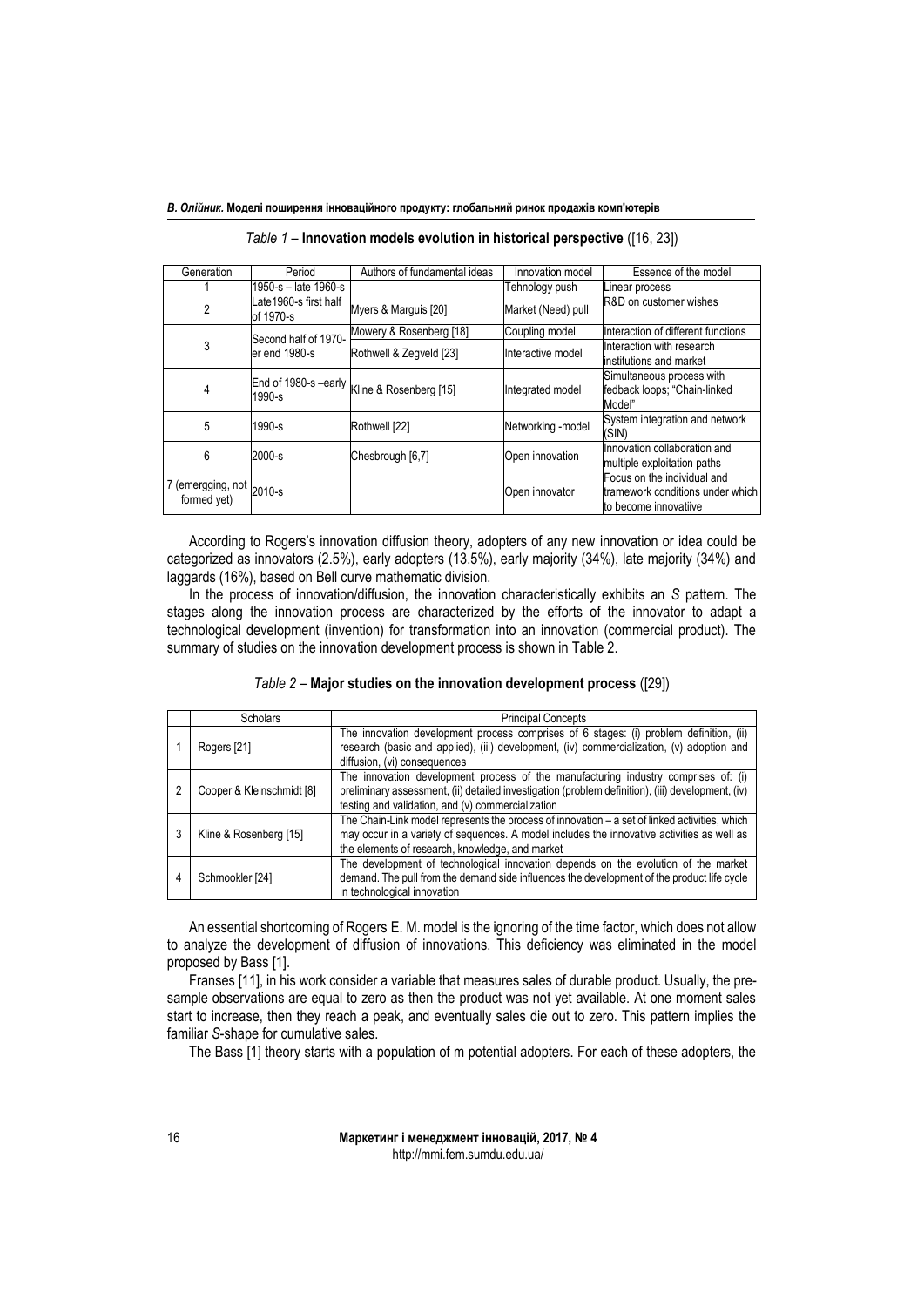time to adoption is a random variable with a distribution function *F(t)* and density *f(t)*, such that the hazard rate satisfies:

$$
\frac{f(t)}{1 - F(t)} = p + qF(t).
$$
 (1)

where *t* refers to continuous time. The parameters *p* and *q* are associated with innovation and imitation, respectively.

The cumulative number of adopters at time *t*, denoted as *N(t)*. The function *N(t)* satisfies the differential equation:

$$
n(t) = \frac{dN(t)}{dt} = (p + \frac{q}{m}N(t))[m - N(t)],
$$
\n(2)

The solution of this differential equation for cumulative adoption is

$$
N(t) = mF(t) = m\left[\frac{1 - \exp(-(p+q)t)}{1 + \frac{q}{p}\exp(-(p+q)t)}\right],
$$
\n(3)

and for adoption itself it is

$$
n(t) = mf(t) = m \left[ \frac{p(p+q)^2 \exp(-(p+q)t)}{(p+q \exp(-(p+q)t))^2} \right].
$$
 (4)

Analyzing these two functions reveals that *N(t)* indeed has a sigmoid pattern, and hence that *n(t)* has a hump-shaped pattern.

Based on the obtained formulas, you can predict the timing of peak sales and their number. The timing of peak sales can be derived from

$$
T^* = \frac{1}{p+q} \ln(p/q)
$$
 (5)

Denoting  $m^*$  as the amount of cumulative sales the timing of peak sales, and writing f = m<sup>\*</sup> / m,

$$
f = 0.5 - \frac{p}{2q}.\tag{6}
$$

Franses [10] derives that

$$
p = (2f - 1)\frac{\ln(1 - 2f)}{2T^*(1 - f)} \; ; \; q = -\frac{\ln(1 - 2f)}{2T^*(1 - f)} \; . \tag{7}
$$

The transition from a continuous model to a discrete one can be carried out in several ways. Bass [1] proposes to consider the regression model: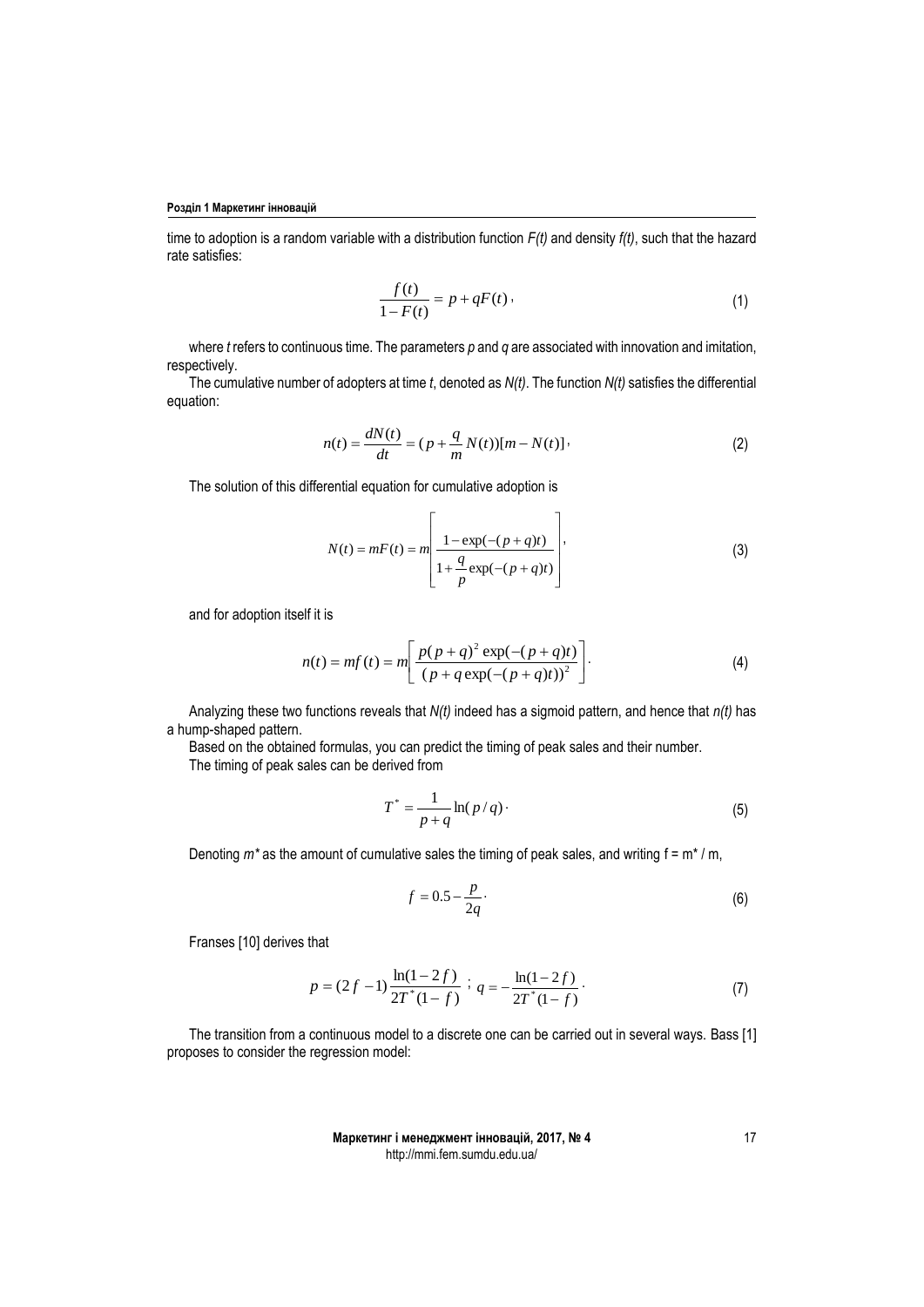$$
X_{t} = p(m - N_{t-1}) + \frac{q}{m} N_{t-1}(m - N_{t-1}) + \varepsilon_{t} = a + bN_{t-1} + cN_{t-1}^{2} + \varepsilon_{t}.
$$
 (8)

where  $a = pm$ ;  $b = q - p$ ;  $c = -q/m$ ; it is assumed that  $\varepsilon_t$  is an independent and identically distributed error term with mean zero and common variance *σ 2* .

Derives the values *p, q, m* from the estimated *a, b, c* as follows:

$$
p = \frac{a}{m}; q = -cm; m = [-b \pm (b^2 - 4ac)^{1/2}]/(2c)
$$
 (9)

Boswijk & Franses [4] have proposed an alternative ratio:

$$
X_{t} = a + bN_{t-1} + cN_{t-1}^{2} + dX_{t-1} + \varepsilon_{t}.
$$
\n(10)

Srinivasan & Mason [25] proposed the following model of diffusion of the innovative product:

$$
X_{t} = m[F_{t}(p,q) - F_{t-1}(p,q)] + \varepsilon_{t}, \qquad (11)
$$

where  $F_t$  is the cumulative function of the number of consumers of Bass's innovative product:

$$
F_{t}(p,q) = \left[ \frac{1 - \exp(-(p+q)t)}{1 + \frac{p}{q} \exp(-(p+q)t)} \right].
$$
 (12)

 $\overline{a}$ 

The parameters of the Bass model *p, q, m* can be found in several ways: Bass [1] proposes to use ordinary least squares (OLS); maximum likelihood method; non-linear least squares (NLS).

When using NLS, it is necessary to minimize the quadratic residues  $\sum \varepsilon_i^2$ , obtained in the model proposed by Srinivasan & Mason [25].

Chandrasekaran & Tellis [5] in their work presented an overview of some numerical results of the Bass diffusion model parameters.

The innovation / simulation parameters for some product categories are presented in Table 3.

| Table 3 - Parameters of innovation / simulation of some products ([26]) |  |  |  |  |
|-------------------------------------------------------------------------|--|--|--|--|
|-------------------------------------------------------------------------|--|--|--|--|

|                | Product/Technology  | Innovation parameter | Imitation parameter |
|----------------|---------------------|----------------------|---------------------|
|                | <b>B&amp;W TV</b>   | 0.028                | 0.25                |
| $\overline{2}$ | Color TV            | 0.005                | 0.84                |
| 3              | Air conditioners    | 0.010                | 0.42                |
| 4              | Clothes dryers      | 0.017                | 0.36                |
| 5              | Water softeners     | 0.018                | 0.30                |
| 6              | Record players      | 0.025                | 0.65                |
| $7^{\circ}$    | Cellular telephones | 0.004                | 1.76                |
| 8              | Steam irons         | 0.029                | 0.33                |
| 9              | Motels              | 0.007                | 0.36                |
| 10             | McDonalds fast food | 0.018                | 0.54                |
| 11             | Hybrid corn         | 0.039                | 1.01                |
| 12             | Electric blankets   | 0.006                | 0.24                |

The analysis of the obtained results is presented in the following form (Table 4).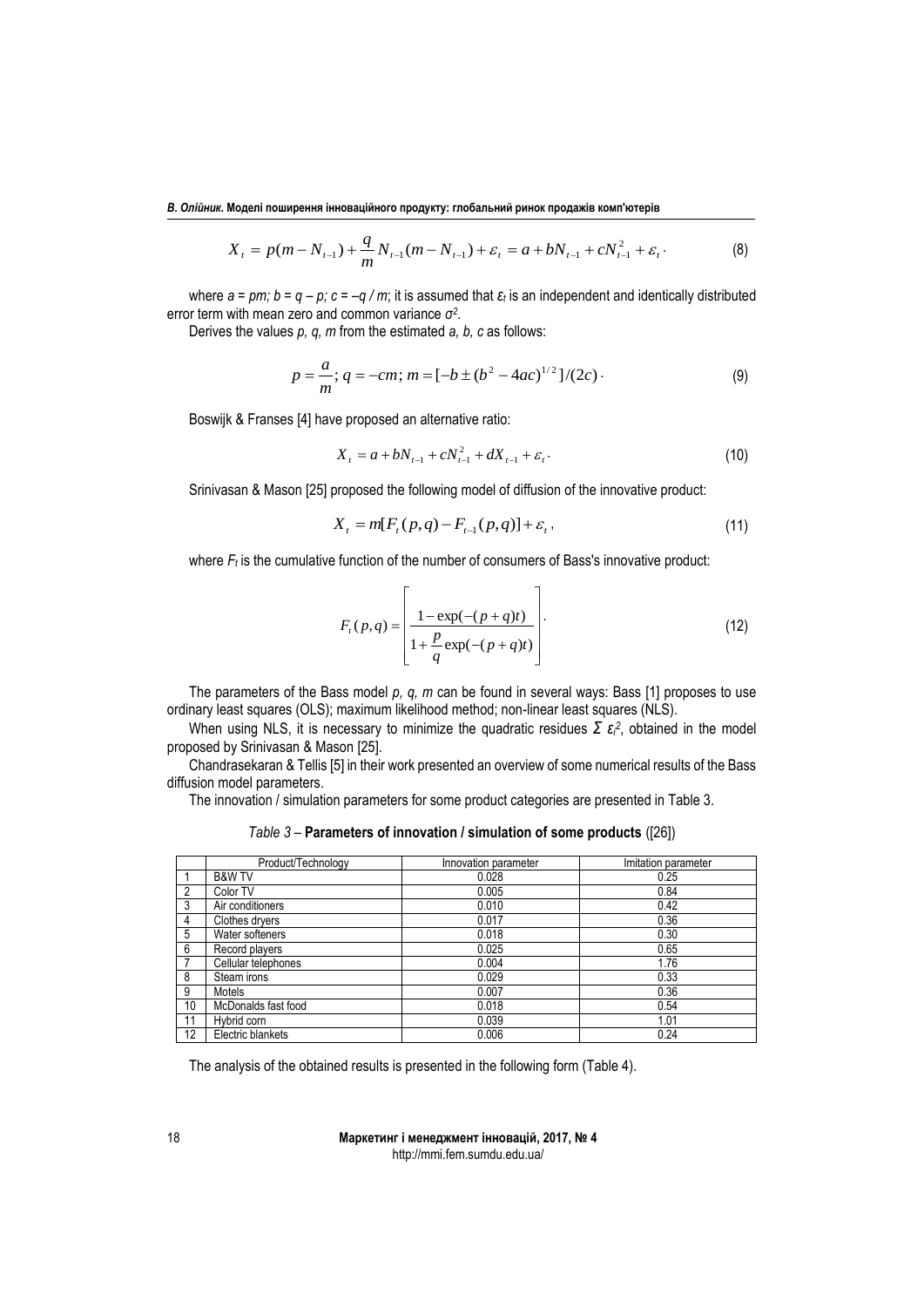| Table 4 - Analysis of innovation / simulation parameters ([26, 27, 28]) |  |  |  |
|-------------------------------------------------------------------------|--|--|--|
|-------------------------------------------------------------------------|--|--|--|

|  | Model parameters            | Analysis of model parameters                                                                                                                                                                                                                                                                                  |
|--|-----------------------------|---------------------------------------------------------------------------------------------------------------------------------------------------------------------------------------------------------------------------------------------------------------------------------------------------------------|
|  | Coefficient of              | The mean value for a new product lies between 0.38 and 0.53: 0.001 for developed countries and                                                                                                                                                                                                                |
|  | Innovation                  | 0.0003 for developing countries. It is higher for European countries than for the United States                                                                                                                                                                                                               |
|  | Coefficient of<br>Imitation | The mean value for a new product lies between 0.0007 and 0.03: 0.51 for developed countries<br>and 0.56 for developing countries. Industrial/medical innovations have a higher coefficient than<br>consumer durables and other innovations                                                                    |
|  | Market Potential            | The average market penetration potential ceiling of a new product is 0.52 for developed countries<br>and 0.17 for developing countries. It takes about nineteen years on average for a new product<br>to reach peak sales in developing countries and the average of sixteen years for developed<br>countries |

Restrictions on the Bass model.

• created for really new product categories;

• the binary structure of the decision to purchase;

• repeated purchases were not included in the model;

• the change in the parameters *p* and *q* was not taken into account in time and under the influence of the external environment;

• aggregated sales data are not related to individual consumer behavior;

• the appearance of substitute product categories was not taken into account.

Further improvement of models, taking into account economic and social factors affecting the process of distribution of an innovative product, led to the creation of the Generalized Bass Model (GBM) and its modifications.

**The purpose of the article** is to review existing models of the distribution of innovative products, as well as to forecast the global market for the sale of PC, taking into account socio-economic factors. Under the innovative product, you can consider not only the product (product innovation), but also the innovative service or the new technology being the object of sale.

**Basic material.** Bass et al. [2] include both price and advertising to give what they call, the GBM, where in:

$$
\frac{f(t)}{1 - F(t)} = [p + qF(t)]x(t) = [p + qF(t)][1 + \beta_1 x_1(t) + \beta_2 x_2(t) + \dots],
$$
\n(13)

where *x1(t)* and *x2(t)* are marketing mix variables. The function *x(t)* can be represented as:

$$
x(t) = 1 + \beta_1 \Delta \Pr_l / \Pr_{t-1} + \beta_2 \Delta A_t / A_{t-1},
$$
\n(14)

where *xi(t)* is the current marketing effort that reflects the impact of price (*Pr*) and advertising (*A*) on the conditional probability of product adoption at time *t*; ∆*Pr*<sup>t</sup> = *Pr<sup>t</sup> – Prt-1*; ∆*A*<sup>t</sup> = *A<sup>t</sup> – At-1*.

The total number of adopters of innovation is described by the relation:

$$
N(t) = mF(t) = m \left[ \frac{1 - \exp(-(p+q)) \int_{0}^{t} x(t)dt)}{1 + \frac{q}{p} \exp(-(p+q)) \int_{0}^{t} x(t)dt)} \right].
$$
 (15)

You can consider the Bass model by including the price factor in it: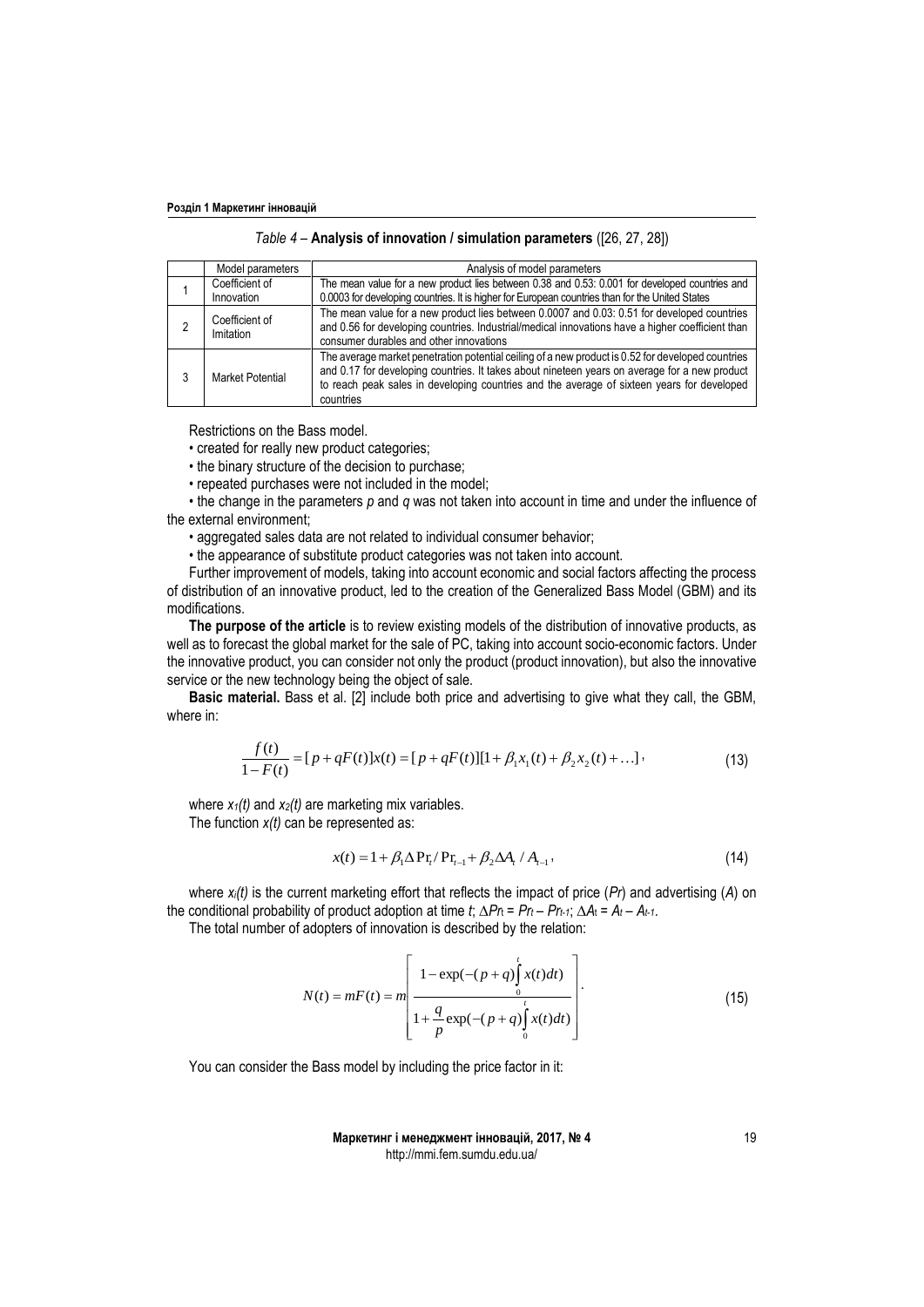$$
\frac{f(t)}{1 - F(t)} = [p + qF(t)] \exp(-\beta P(t))'
$$
\n(16)

where  $P(t)$  – price index  $(P(0) = 1)$ ).

Fruchter & Van den Bulte [12] developed a modified GBM, which introduces a new variable – "current position in the market":

$$
x(t) = 1 + \beta_1 \frac{\partial Pr(t)}{\partial t} + \beta_2 \max(0, \frac{\partial A(t)}{dt}),
$$
\n(17)

where *Pr(t), A(t)*– function of price and advertising respectively.

In the work of Guseo et al. [13] proposed to simulate the interference function *x(t)* by means of several exponential discontinuities (shocks):

$$
x(t) = 1 + c_1 \exp(b_1(t - a_1))I_{t-a_1} + c_2 \exp(b_2(t - a_2)I_{t-a_2},
$$
\n(18)

where  $a$ <sup> $\mu$ </sup> break time,  $b$ <sup> $\mu$ </sup> duration effect,  $c_i$  – controls the intensity of disturbances. Boehner & Gold [3] in the generalized Bass model includes a mixed market effect:

$$
X(t) = \left[ pm + (q+q)N_{t-1} - \frac{q}{m}N_{t-1}^2 \right] Z_t
$$
 (19)

Taking into account that  $N_t = X_t + N_{t-1}$ , we obtain the relation for  $N_t$ :

$$
N_{t} = pmZ_{t} + (1 + (q - p)Z_{t})N_{t-1} - \frac{q}{m}Z_{t}N_{t-1}^{2},
$$
\n(20)

where  $Z_t$  – a variable that reflects a mixed market effect. The market potential *m* can be estimated by the formula:

$$
m = s \operatorname{Pr}^{-e} A^a, \tag{21}
$$

where *s*– scale factor, *Pr*– price, *A* – advertising costs, *e* – coefficient of elasticity for price, *a* – coefficient of elasticity for advertising investments.

According to a number of studies, the value of the advertising coefficient is in the range from 0 to 1, and the coefficient of price elasticity is from low elasticity (-0.33) to high (-3.15) (Foekens et al. [9]).

Kandler & Steele [14] proposed a model in which the decision to accept innovation depends on social influence. It is assumed that the price of innovation decreases depending on the time, and the individual *i* will take an innovation if its price is lower than the individual's threshold value *θi*, depending on his income. One of the possible ways to describe the price threshold is to use the gamma distribution function. It is said that a random variable *θ* has a gamma distribution with parameters *a* and *b* if the distribution of a random variable *θ* is given by the probability density in the form:

$$
f(\theta) = \frac{1}{b\Gamma(a)} \left(\frac{\theta}{b}\right)^{a-1} \exp(-\theta/b), \ \theta \ge 0,
$$
\n(22)

where *Г(a)* – the Euler gamma function; *b* – scale factor.

It is assumed that *θ = cI (0 ≤ c ≤ 1)*, where *I* is the income of the individual, *c* – describes his propensity to spend on innovation.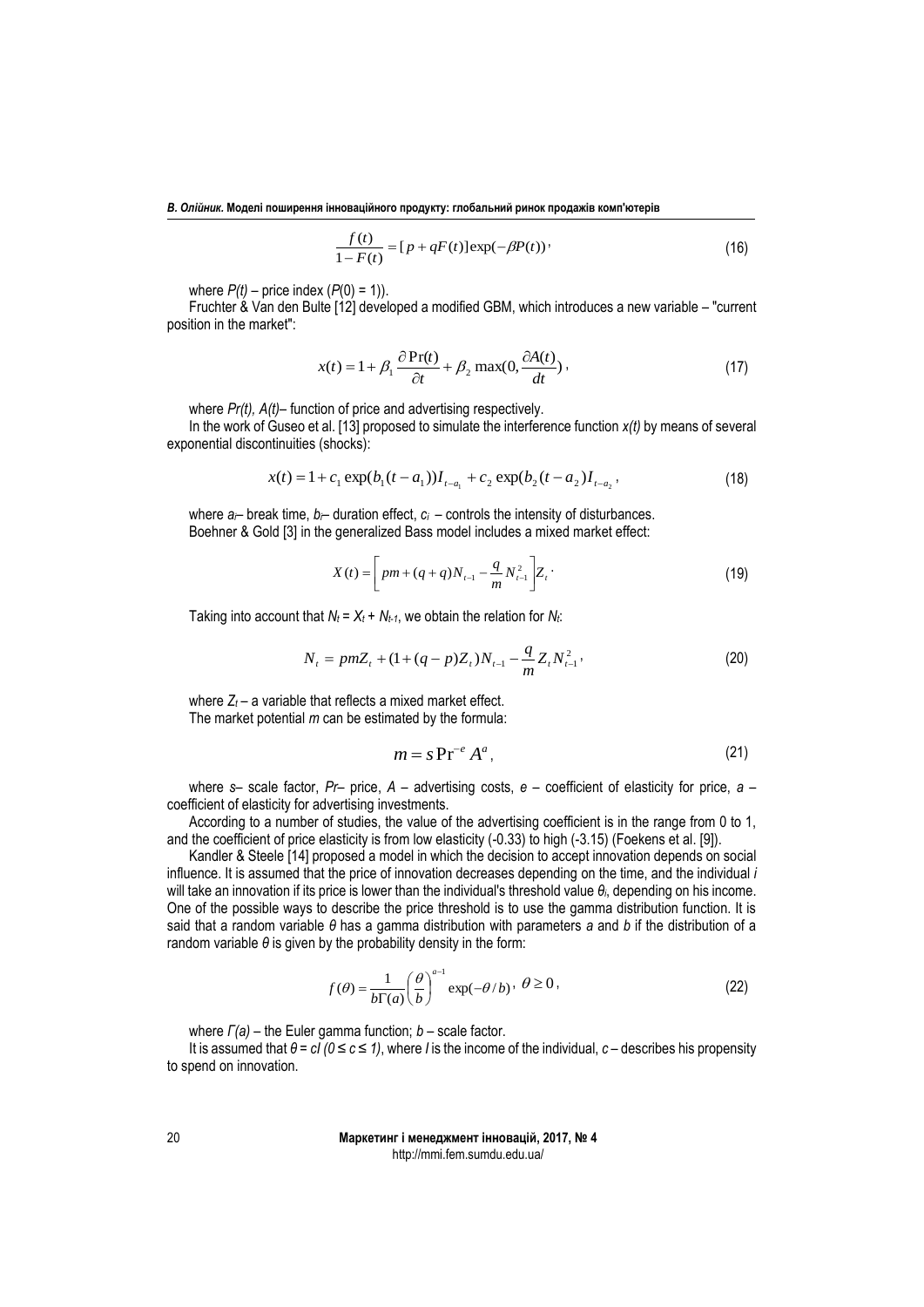The share of users who have adopted the innovation at time *t* , we find by the formula:

$$
F(t) = 1 - F_{\theta}(\rho(t)),\tag{23}
$$

where  $F_{\theta}(t)$  – threshold distribution function;  $\rho(t) = \rho_0 exp(-\beta t)$  – the price of innovation.

This model assumes that the preference for taking innovation is not dependent on income.

Muller & Yogev [19] proposed a model in which the spread of innovation occurs in two markets: early and basic. In the early market  $(N_1)$ , the distribution of the product is described using the Bass model:

$$
\frac{dN_1(t)}{dt} = \left(p_1 + q_1 \frac{N_1(t)}{m_1}\right) (m_1 - N_1(t))\,,\tag{24}
$$

where  $p_1$ and  $q_1$  have the usual meaning of the parameters of innovation and simulation;  $m_1$  – potential of the early market. The spread of innovation in the main market  $(N_2)$  is described by the model:

$$
\frac{dN_2}{dt} = \left(p_2 + \frac{q_2}{m_1 + m_2} N_2(t) + \frac{q_{21}}{m_1 + m_2} N_1(t)\right) (m_2 - N_2) \tag{25}
$$

where *N*<sup>2</sup> – main market potential; *p*2 – parameter of innovation of the main market; *q*2– basic market simulation parameter;  $q_{21}$  – parameter of the influence of the early market on the primary.

As an example, consider the process of distribution of an innovative product on a time interval [*t0, T*]. Consider the finding of the final characteristics of the Bass model as a function of the influence of external disturbances (price). We will consider GBM:

$$
\frac{f(t)}{1 - F(t)} = [p + qF(t)]x(t)
$$
\n(26)

Let's consider some variants.

Option A.

It is necessary to predict the purchasing power of an innovative product with known sales at some historical period [*t0, tI*] (*t<sup>I</sup>* < T). In this case, the parameters of the Bass model *p, q, m*are found in the classical way, and the external disturbance can be represented as a function of the price:

$$
x(t) = C \cdot PR = C \cdot \rho_0 \exp[-\beta t], \qquad (27)
$$

where  $ρ_0$ ,  $β$  – price parameters;  $C = ρ_T exp(βT)$  – scale factor. Option B.

Consider the process of forecasting the distribution of a completely new innovative product on a time interval [*t0, T*]. To calculate the parameters of the Bass model *p, q* it is necessary to forecast the peak sales time of the product  $T^*$  by the total sales frequency by this time  $f^* = m^* / m$ . The parameters of the model *p* and *q* can be found from formulas (7). To obtain the amount of peak sales at time *T\**, you need to estimate the overall market.

Numerical results.

Consider the forecast of unit sales to global PC market for the period 2017–2020. We have historical data for the period 1981–2016 (Figure 1).

In all variants of calculation, we set: 
$$
\rho_T = \frac{1}{\rho_0^2}
$$
;  $\rho_0 = 1$ ; T = 2020.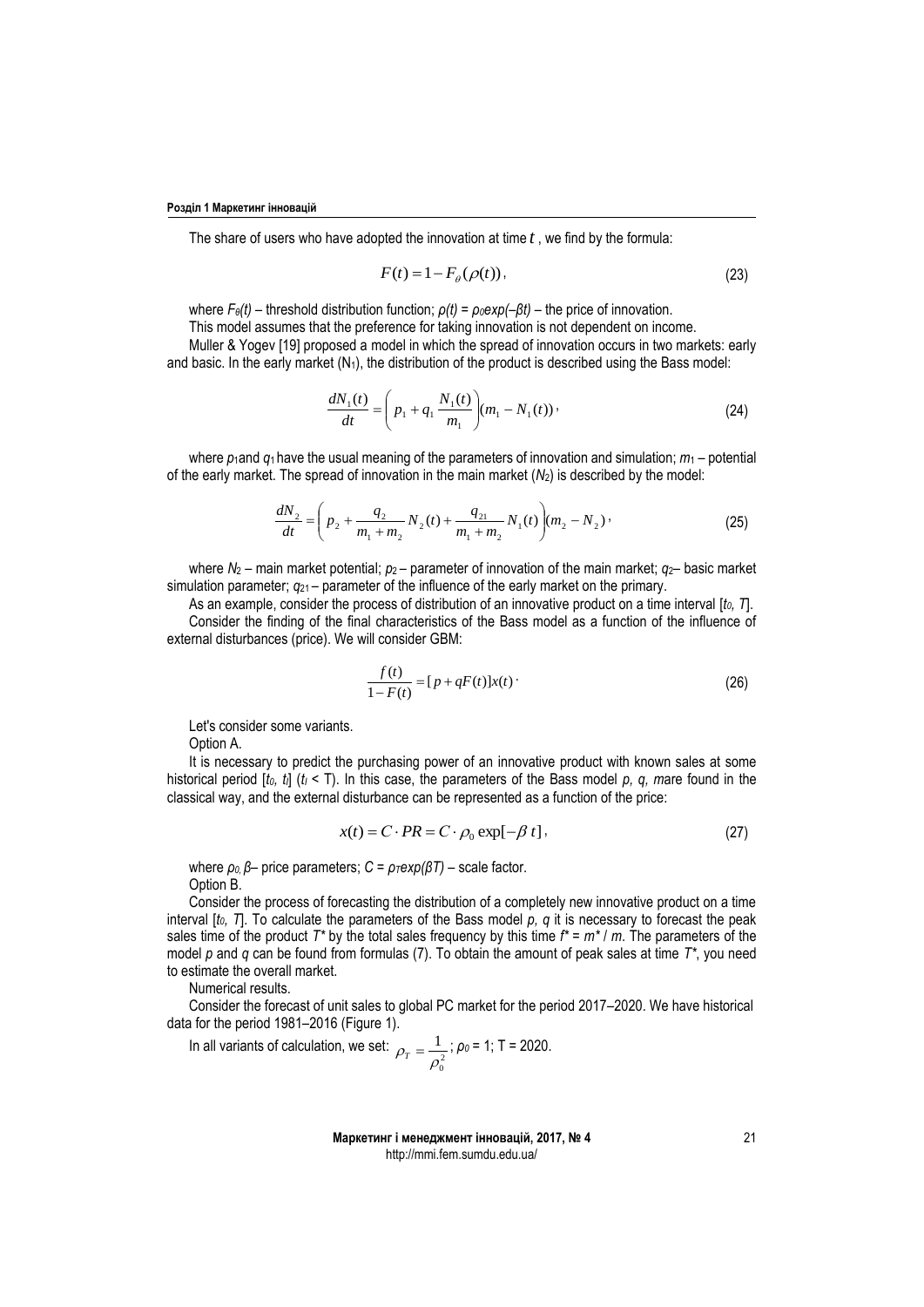

Option A.

For the calculation, we will use the values of the historical period [1981, 2005]. Let us find the parameters of the Bass model:  $p = 0.001057$ ;  $q = 0.178831$ ;  $m = 6628.267$  million unit. We calculate the indicator of profitability of sales of the product in the period under study in the form of revenue from sales of products in the form of:

$$
VC = n \cdot PR \tag{28}
$$

Consider the options for distributing the product under different scenarios.

Figure 2 shows the distribution of an innovative product in the gap [1981,2020]. At the same time, the base price remains almost constant.



*Figure 2* – **Product distribution** (*β* = 0.0001; *VC* = 5523)

Figure 3 shows the dynamics of product distribution in *β* = 0.01. This chart shows the possible sales of computers with a reduction in the base price. At the same time, the overall sales market remains unchanged.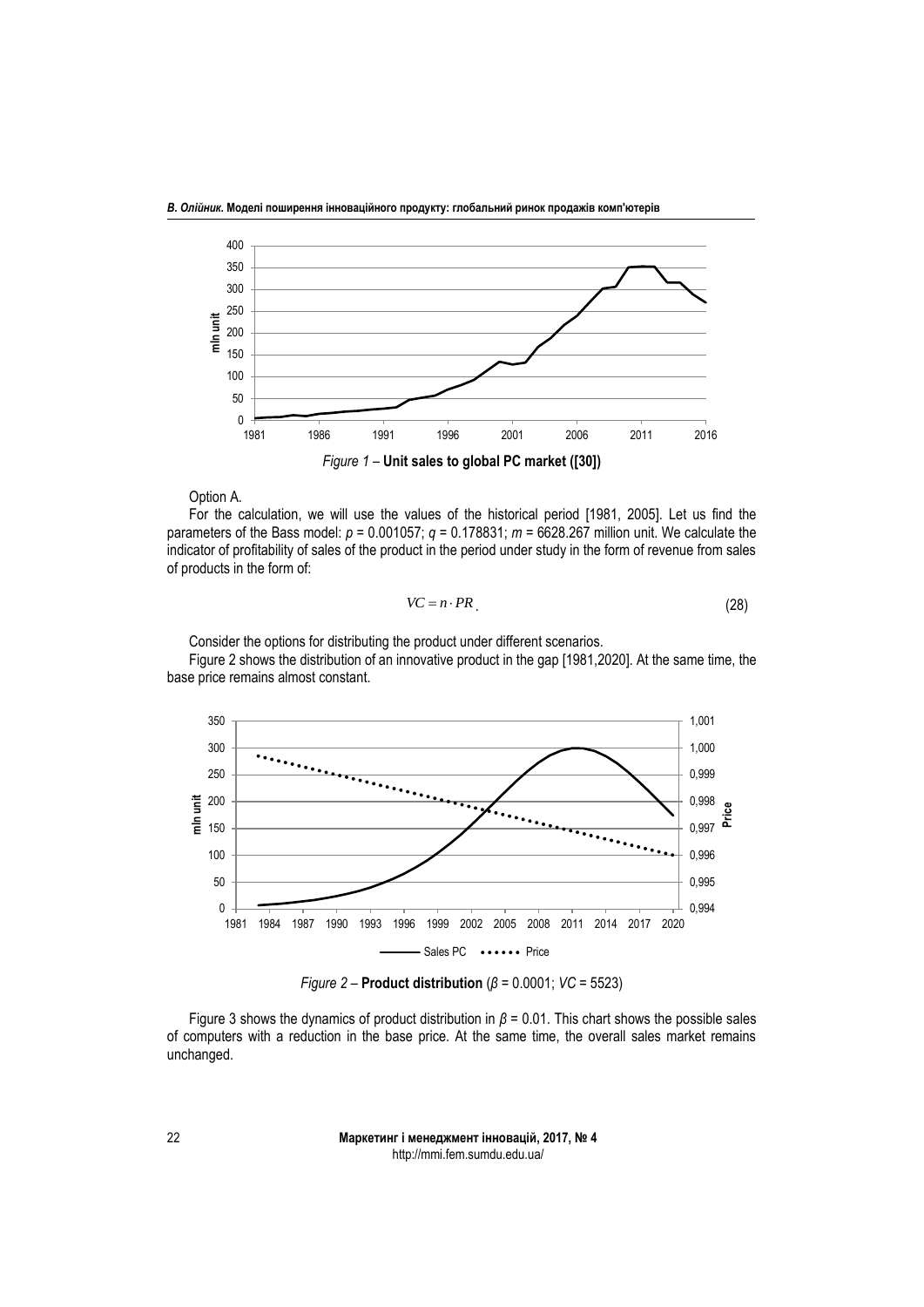



Option B.

It is necessary to obtain the characteristics of the Bass model, which allow obtaining the most optimal distribution of the innovative product in the historical interval 1981–2016. We introduce the following characteristics of the sales market: *T\** = 2012; *f* = 0.499; *m* = 7200 million unit. The parameters of the Bass model are: *p* = 0.000388; *q* = 0.193819. In Figures 4-5 shows the distribution of the product until 2020.

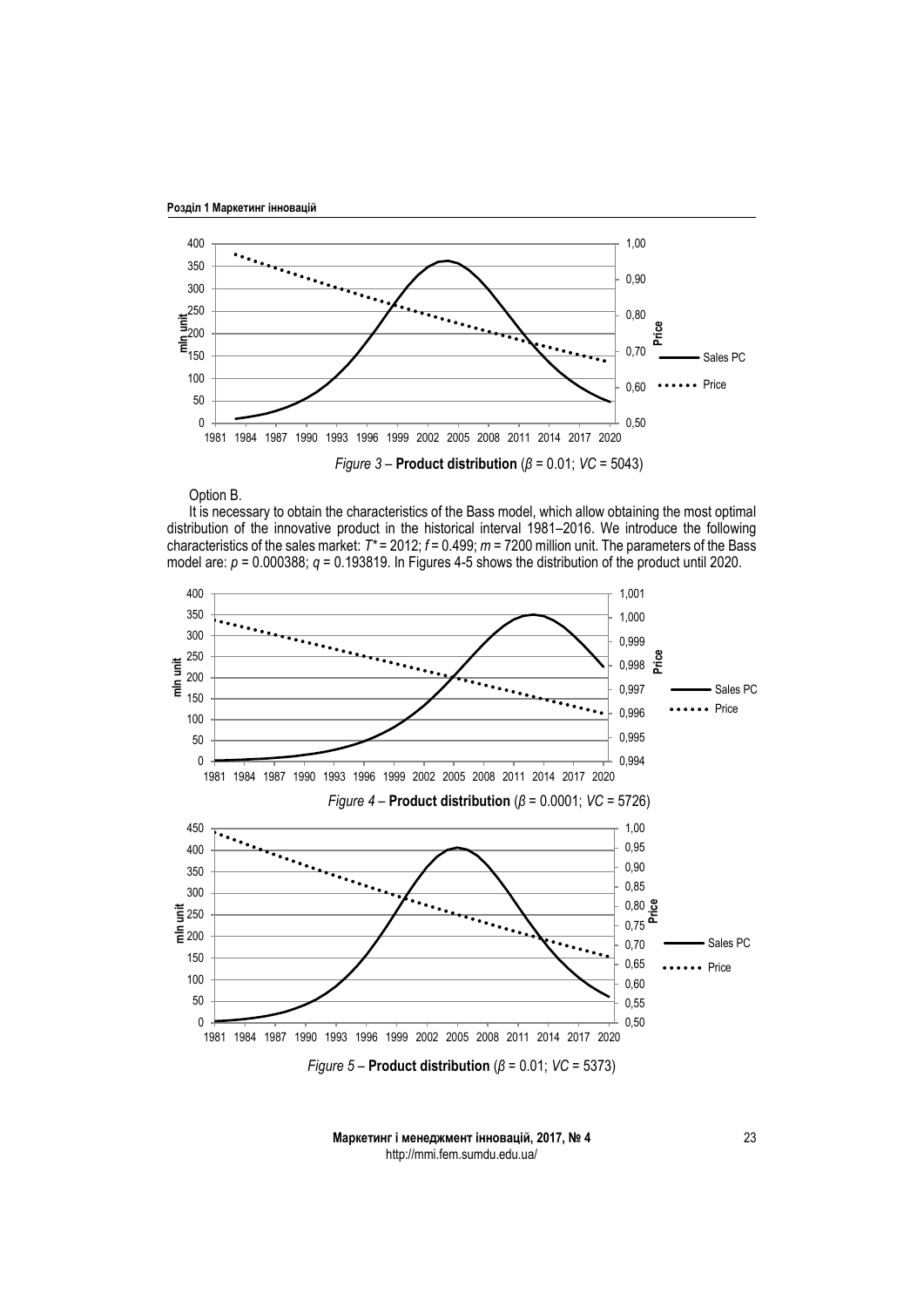In Figure 5 received one of the options to spread worldwide PC sales with a decrease in the base price of computers.

Figure 6 shows the forecast of global sales of PC in 2017–2020, which is based on two models.



**Results and Discussion.** The research results show that a decrease in the price of the product leads to a reduction in the peak sales period and an increase in the number of peak sales. The pricing policy of an enterprise depends on many factors: the purchasing power of consumers; activity of competitors in the market; the presence of a brand; advertising, etc. In this paper, the influence of the price factor on product promotion is analyzed. The proposed models describe the data well in the historical period and give an opportunity to estimate future sales. Based on the results obtained, it can be concluded that the application of the Bass model allows you to predict product promotion in the market. Depending on the function of external influence, we obtain models for the distribution of the innovative product. The form of the external function is controversial in terms of its structure and functional dependence between its components. The nature of this impact is also determined by its available numerical characteristics. Considering different models, you can get a generalized characteristic of the indicator of future sales.

**Conclusions and results of further research.** The analysis of the obtained results shows that the influence of external influence on the process of product distribution can be significant. The choice of the function of this influence is one of the main tasks in the construction of the diffusion model. If we consider the price of a product as an external influence, then the trend of a price decrease over time affects the gross revenue of the enterprise and shortens the time to "conquer" the potential market. If the indicator of sales proceeds is used as a criterion for estimating sales, then on the basis of the calculations obtained it can be concluded that there is an optimal price for the product that maximizes this indicator. The question of finding this price can be one of the subjects of further research. As an improvement to the model of distribution of an innovative product, one can consider the influence of competitors and the purchasing power of potential users with this product. It is also necessary to take into account the influence of the early market on the trend of the main market. Forecasting of the future sales market for a new product must be carried out on the basis of a corresponding analogue or by setting the basic parameters of the Bass model.

1. Bass F.M. A New Product Growth Model for Consumer Durables / F.M. Bass // Management Science. – 1969. –Vol.15(5). – P. 215–227.

2. Bass F.M. Why the Bass Model Fits Without Decision Variables / F.M. Bass, T.V. Krishnan, D.C. Jain // Marketing Science. – 1994. Vol.13 (3). – P. 203–223.

Boehner R. Modeling the Impact of Marketing Mix on the Diffusion of Innovation in the Generalized Bass Model of Firm Demand / R. Boehner, S. Gold // Developments in Business Simulation and Experiential Learning. – 2012. –Vol.39. – P. 75–91.

4. Boswijk H.P. On the econometrics of the Bass diffusion model / H.P.Boswijk, P.H. Franses // Journal of Business & Economic Statistics. – 2005. –Vol.23. – P. 255–268.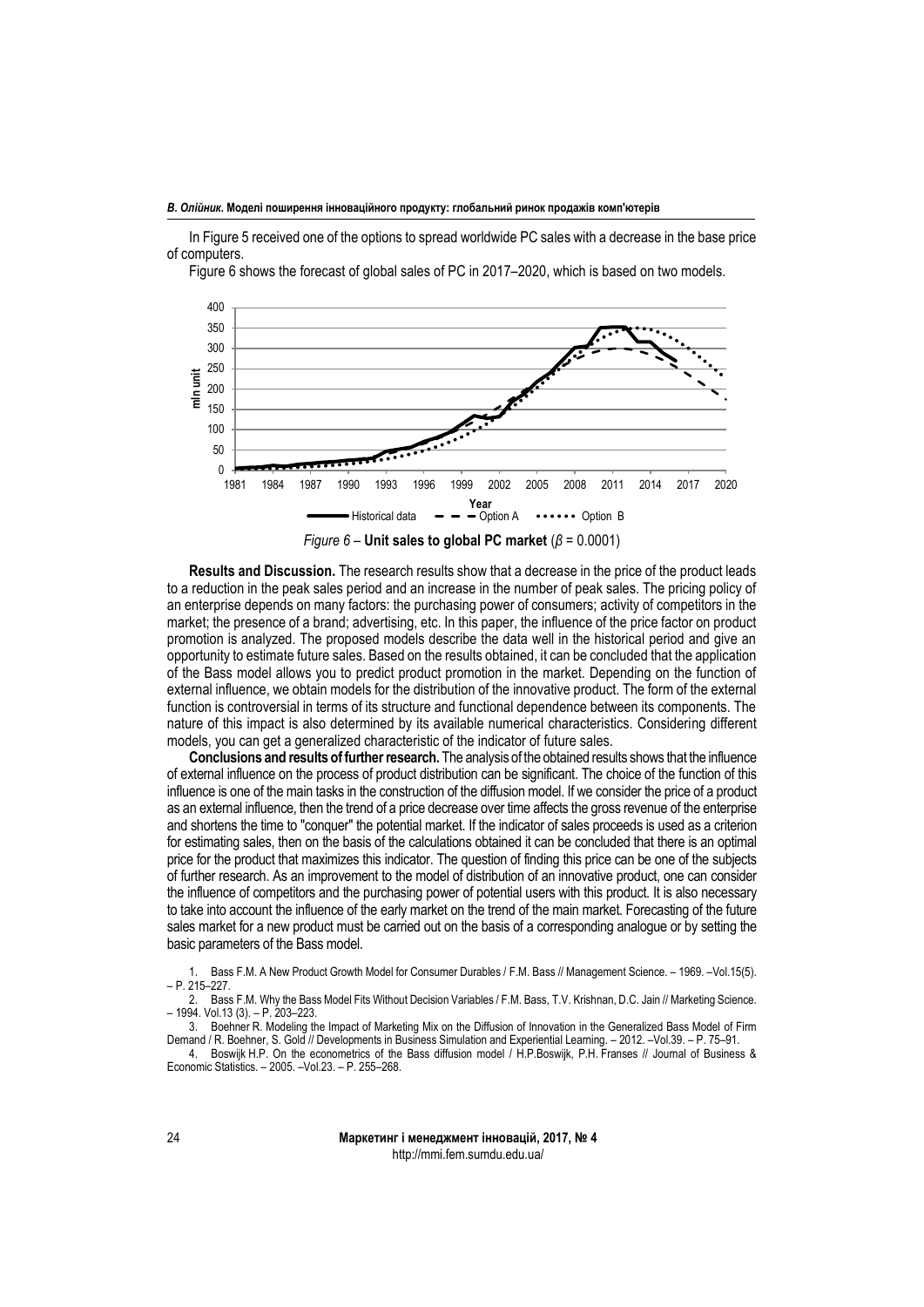5. Chandrasekaran D.A Critical Review of Marketing Research on Diffusion of New Products / D. Chandrasekaran, G.J. Tellis // Review of Marketing Research; Naresh K. Malhotra / Armonk: M.E. Sharpe. – 2007. – Vol.3. – P. 39 – 80.

6. Chesbrough H.W. Open Innovation: the New Imperative for Creating and Profiting from Technology / H.W. Chesbrough. Boston: Harvard Business School Press, 2003. – 272 p..

7. Chesbrough H.W. (2003). The Era of Open Innovation / H.W. Chesbrough // MIT Sloan Management Review. – Vol. 44(3). – P. 35–41.

8. Cooper R.J. New Products: The key factors in success / R.J. Cooper, E.J. Kleinschmidt. – Chicago: American Marketing Association, 1990.

9. Foekens E.W. Varying parameter models to accommodate dynamic promotion effects / E.W. Foekens, P.S.H. Leeflang, D.R. Wittink // Journal of Econometrics. – 1998. –Vol.89(1-2). – P. 249–268.

10. Franses P.H. The diffusion of scientific publications. The case of Econometrica 1987 / P.H. Franses // Scientometrics. – 2003. –Vol.56(1). – P. 29–42.

11. Franses P.H. Forecasting Sales / P.H. Franses. Erasmus University, Rotterdam: Econometric Institute. Report 2009-29, 2009.

12. Fruchter G.E. Why the Generalized Bass Model leads to odd optimal advertising policies / G.E Fruchter, C. Van den Bulte // International Journal of Research in Marketing. – 2011. – Vol. 28(3). – P. 218–230.

13. Guseo R. World oil depletion models: Price effects compared with strategic or technological interventions / R. Guseo, A. Dalla Valle, M. Guidolin // Technological Forecasting and Social Change. – 2007. – Vol. 74(4). – P. 452–469.

14. Kandler A. Innovation Diffusion in Time and Space: Effects of Social Information and of Income Inequality / A. Kandler, J. Steele // The Open-Access Journal for the Basic Principles of Diffusion Theory, Experiment and Application. diffusionfundamentals 3 – 2009. – Vol.11. – P. 1–17.

15. Kline S.J. An overview of innovation / S.J. Kline, N. Rosenberg // The Positive Sum Strategy ; Landau R., Rosenberg N. (Eds). / Washington, D.C.: National Academy Press, 1986. – P. 275–305.

16. Kotsemir M. Conceptualizing the innovation process-trends and outlook basic research program / M. Kotsemir, D. Meissner. Working papers, Series: science, technology and innovation, WP BPR 10/STI/2013, 2013.

17. Marinova D.(2003). Models of innovation / D. Marinova, J. Phillimore // The International Handbook on Innovation; L.V. Shavinina (Ed.) / Elsevier, 2003. – P. 44–53.

18. Mowery D. The Influence of Market Demand upon Innovation: a Critical Review of Some Recent Empirical Studies / D. Mowery, N. Rosenberg // Research Policy. – 1979. – Vol. 8(2). – P. 102–153.

19. Muller E. When does the majority become majority? Empirical analysis of the time at which main market adopters purchase the bulk of our sales / E. Muller, G. Yogev // Technol. Forecasting and Soc. Change. – 2006. – Vol. 73(9). – P. 1107–1120.

20. Myers S. Successful Industrial Innovations: A Study of Factors Underlying Innovation in Selected Firms / S. Myers, D.G. Marquis. NSF 69-17, Washington: National Science Foundation, 1969.

21. Rogers E. M. Diffusion of innovations / E. M. Rogers. New York:The Free Press, 1962.

22. Rothwell R. Industrial Innovation and Government Environmental Regulation: Some Lessons from the Past / R. Rothwell // Technovation. – 1992. –Vol.12(7). – P. 447–458.

- 23. Rothwell R. Reindustrialization and Technology / R. Rothwell, W. Zegveld. Harlow, U.K.: Longman, 1985.
- 24. Schmookler J. Economic sources of inventive activity / J. Schmookler // The Journal of Economic History. Vol. 22(1). P. 1–20. 25. Srinivasan S. Nonlinear least squares estimation of new product diffusion models / S. Srinivasan, C.H. Mason // Marketing

Science. – 1986. – Vol.5(2). – P. 169–178.

26. Sultan F. A Meta-Analysis of Applications of Diffusion Models / F. Sultan, J.U. Farley, D.R. Lehmann // Journal of Marketing Research. – 1990. – Vol.27(1). – P. 70–77.

27. Talukdar D. Investigating New Product Diffusion Across Products and Countries // D. Talukdar, K. Sudhir, A. Ainslie // Marketing Science. – 2002. – 21 (1).– P. 97–114.

28. Van Den Bulte C. Social Contagion and Income Heterogeneity In New Product Diffusion: A Meta-Analytic Test / C. Van Den Bulte, S. Stremersch // Marketing Science. – 2004. – Vol. 23 (4). – P. 530–544.

29. Wonglimpiyarat J. E-Payment Strategies of Bank Card Innovations / J. Wonglimpiyarat // Journal of Internet Banking and Commerce. – 2007. –Vol. 12(3). – P. 1–17.

30. Market share of personal computer vendors [Electronic resource]. – Mode access: [https://en.wikipedia.org/wiki/Market\\_share\\_of\\_personal\\_computer\\_vendors.](https://en.wikipedia.org/wiki/Market_share_of_personal_computer_vendors)

1. Bass, F.M. (1969). A New Product Growth Model for Consumer Durables. *Management Science,15(5)*, 215–227.

2. Bass, F.M., Krishnan, T.V., & Jain, D.C. (1994). Why the Bass Model Fits Without Decision Variables. *Marketing Science, 13 (3)*, 203–223.

3. Boehner, R., & Gold, S. (2012). Modeling the Impact of Marketing Mix on the Diffusion of Innovation in the Generalized Bass Model of Firm Demand. *Developments in Business Simulation and Experiential Learning, 39*, 75–91.

4. Boswijk, H.P., & Franses, P.H. (2005). On the econometrics of the Bass diffusion model. *Journal of Business & Economic Statistics, 23(3)*, 255–268.

5. Chandrasekaran, D., & Tellis, G.J. (2007). A Critical Review of Marketing Research on Diffusion of New Products, in Naresh K. Malhotra*. Review of Marketing Research, 3*, 39–80.

6. Chesbrough H. W. (2003). *Open Innovation: the New Imperative for Creating and Profiting from Technology*. Boston: Harvard Business School Press.

7. Chesbrough H.W. (2003). The Era of Open Innovation. *MIT Sloan Management Review, 44(3)*, 35–41.